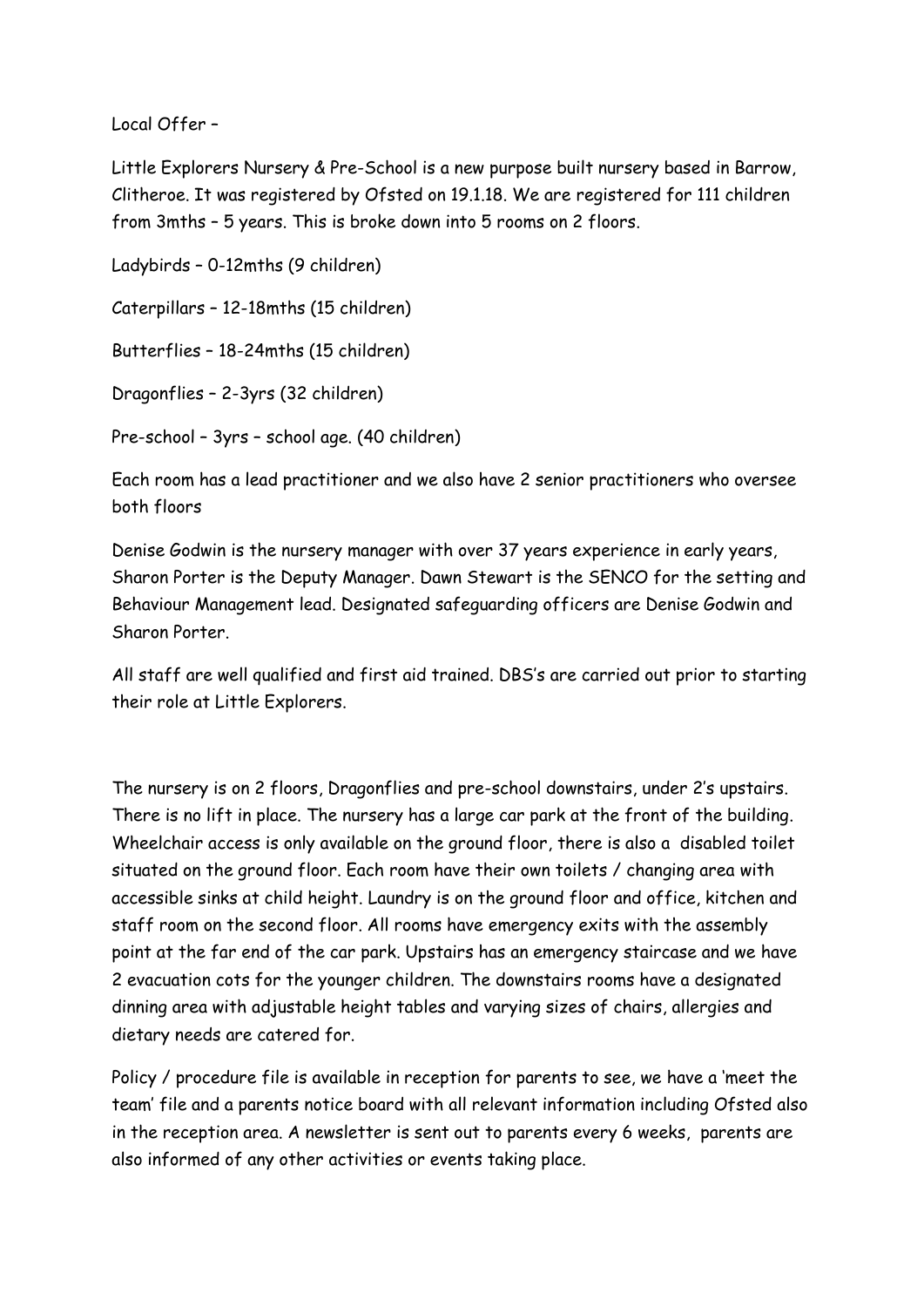All areas of learning have visual signs, labels, key words and photographs. Parents support with additional languages

The furniture in all areas can be re-organised for any children/parents or staff with SEND and activities can be differentiated to meet all the needs of all children attending the setting.

We believe that all children have a right to experience and develop alongside their peers no matter what their individual needs. Each child's needs are unique, we provide a positive and welcoming environment where children are supported according to their individual needs.

Children are allocated a key person and buddy on their visits prior to starting nursery, the key person will begin to develop positive relationships with both the child and the family. Parental partnership is important to us and we pride ourselves on this aspect. The management team are always available to speak to parents at any time if they have any concerns or worries about their child. The SENCO works closely with the manager and has weekly meetings to update her about children / families she is working with. The SENCO also works closely with the key person offering support and guidance for any children with identified individual needs. She ensures systems are in place to plan, implement, monitor, review and evaluate the special educational needs practice and policy of the nursery, always making sure plans and records are shared with parents. She also liaises with other professionals eg health visitor for the benefit of the child and family.

Observations are carried out daily on all children attending the setting, these form part of the planning and setting next steps. The planning is linked to the Early Years Foundation Stage and stages of development. A starting point questionnaire is completed with parents on their initial visit, this enables the key person to get a basic idea of the developmental stage the child is at. **Children aged 2+ have a 2 year progress check completed and all have achievement updates completed termly**

Cohort tracking is completed termly highlighting what stage the child is at, parents meetings are also held termly giving parents the opportunity to speak to the key person discussing and concerns they may have.

Children who have been identified as having additional needs will have a TLP (targeted learning plan) in place. These are completed by the SENCO, key person and parents, other professionals involved with the child can also input into these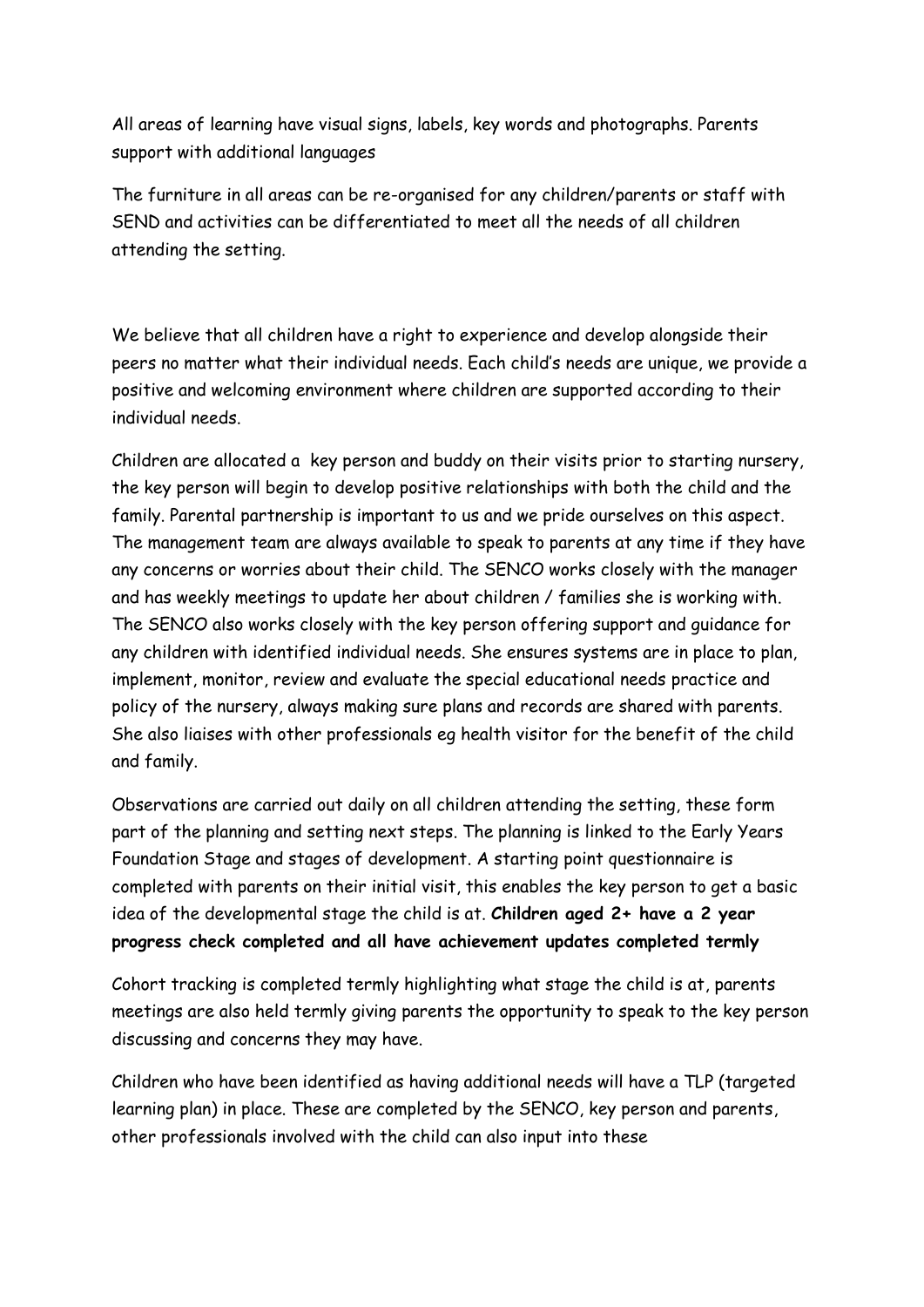We operate within the governments Early years foundation stage framework and the guiding principals. '*Meeting the individual needs of all children lies at the heart of the EYFS. Practitioners should deliver personalised learning, development and care to help children get the best possible start in life.* (EYFS 2007). Key workers use the development matters and the statutory guidance for the EYFS to plan for each child. The EYFS identifies 3prime areas of learning and development and 4 specific areas. Planning is carried out around the interest of the child and planning boards are displayed in all rooms.

On the initial settling in visits you are allocated a key person who is responsible for developing positive relationships with both the child and parents. The key person will get to know the child and ensure that their individual needs are met. The key person is also responsible for keeping your child's learning journey up to date with your child's development and achievements whilst in our setting. The learning journey also contains photographs and samples of their work, these are also available for parents to see at any time.

Activities during the day can be adapted to ensure every child is involved and engaged throughout the day. Practitioners are experienced and aware of how to differentiate activities to meet the needs of all children.

If a child has been identified with additional needs the SENCO will offer support and advice to the key person regarding learning and development. A targeted learning plan (TLP) will be completed with all parties having input eg parents, key person, SENCO and any other agency involved. Parents are involved throughout this process, we work in partnership with them through sharing information, identifying additional needs and setting targets. Regular meetings take place with all involved to review targets and set new achievable ones.

Little Explorers resources are age and stage appropriate for varying stages of child development. Resources are of good quality and purchased from reputable supplies. All equipment purchased has been done so with child development at the heart. Continuous provision is in place at the nursery with children having a choice of resources and activities throughout the day. Resources we offer build on the children's knowledge, skills and understanding and provides opportunities in both prime and specific areas of learning. Resources are clearly labelled with pictures and words for the children to access freely. Areas can be adapted for children with additional needs to enable them to access these freely. Any additional resources needed will be purchased in consultation with the SENCO and any other agencies involved.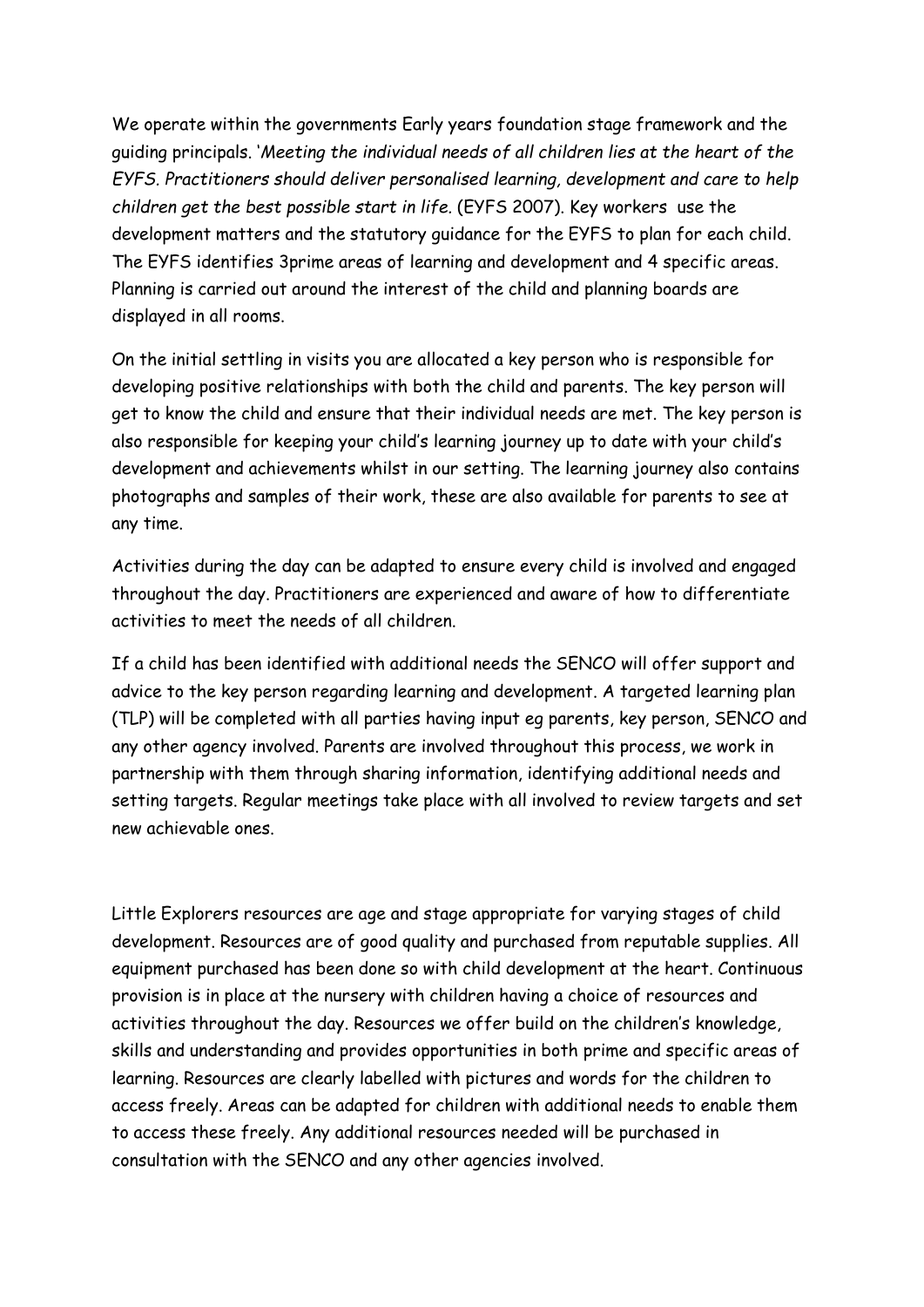The children go out and about in the local community regularly on visits and outings. Parental permission is always sought first, all children are included in these visits. There are always extra staff available to support children with additional needs, this ensures everyone is included.

At Little Explorers we pride ourselves on our parental partnership, we feel we develop positive relationships with all parents and feel this is an important aspect of our role as parents are the child's first educators. Practitioners communicate with parents daily through both meet and greet and feedback at the end of the day. The setting has an open door policy and the manager available to speak to parents at any time.

Through observations and knowledge of the children's development we are able to identify any additional needs at an early stage. Parents are kept fully informed through regular meetings with the SENCO and key person. Extra support will be sought if we feel it's in the child's best interest.

A TLP will be completed and reviewed every term, parents and any other agencies involved are also part of this review.

Staff complete regular training in this area and are confident in completing assessments and carrying out reviews.

Prior to children starting at Little Explorers they attend 3 settling in visits, the first together with parents where we get relevant and upto date information of the child. If additional needs have been identified previously reports from other agencies involved will also be sought.

A transition document is completed by the SENCO and key person when the child moves room or transfers to another setting. The parents also receive a copy of this document.

The SENCO and key person will meet with the new key person to give a verbal report on the child's development. If the child is transferring to another setting a comprehensive report will be shared along with the child's current learning journey.

The manager hold NNEB, BA (Hons) in Early Years, EYPS and PGCE

The SENCO is level 3 trained and has completed SENCO training

All other practitioners are level 3 training